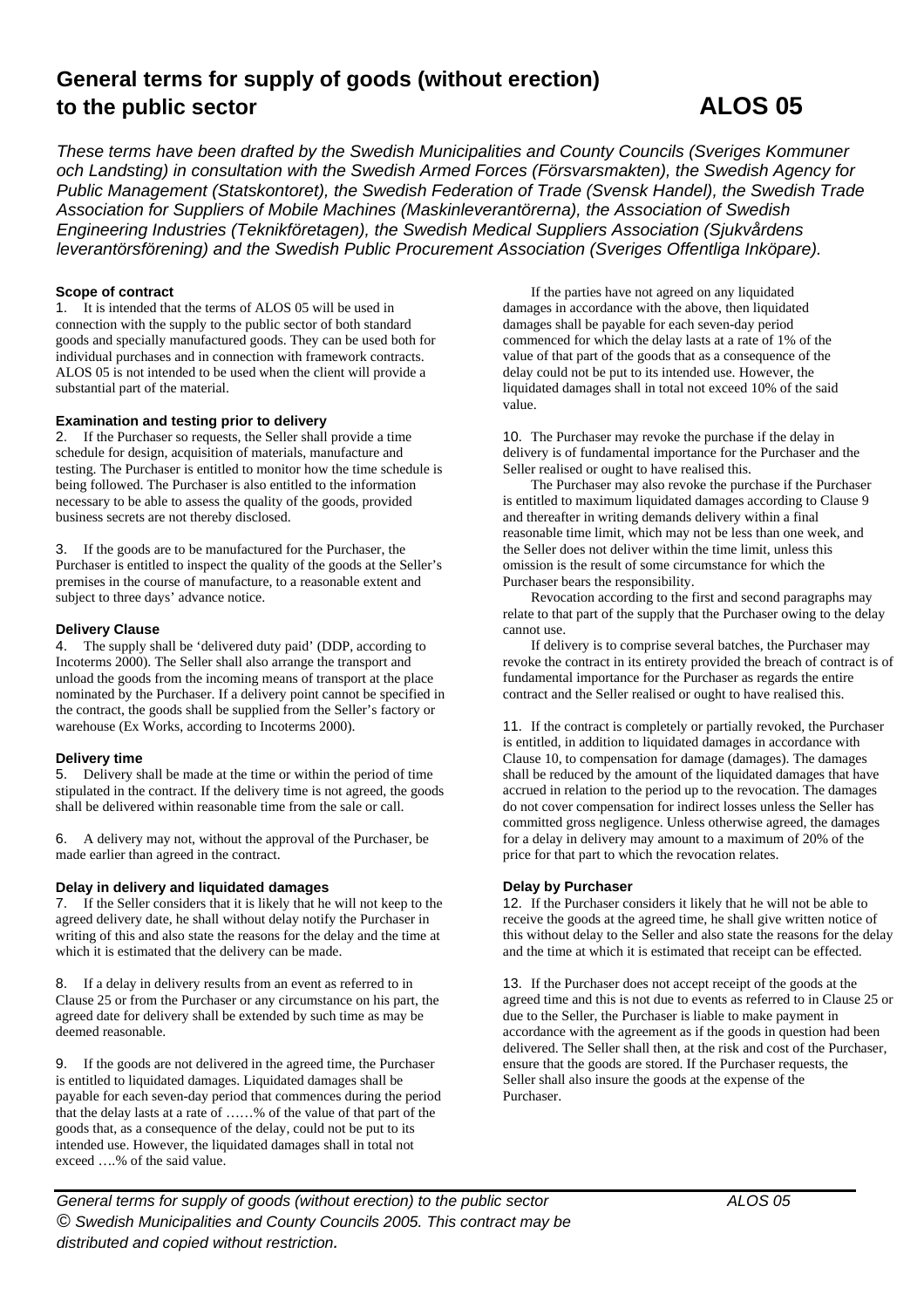# **Price**

14. Unless otherwise agreed in writing, the agreed price shall be fixed and not index-adjusted and shall also include packaging of goods.

The agreed price does not include value added tax.

#### **Payment**

15. Payment shall be made in accordance with the conditions agreed between the parties.

16. The Seller shall issue and send invoices in the manner agreed. The invoice shall state value added tax and any discounts separately. Furthermore, the invoice shall contain the details that the Purchaser needs to be able to identify the goods supplied and also the details that are otherwise required according to law.

17. If the invoice is issued in paper form, the Purchaser shall pay the invoice no later than thirty days from when it was received. In the case of electronic invoicing, the Purchaser shall pay the invoice no later than thirty days from when it was issued.

 If the parties have agreed that the Purchaser should issue invoices, so-called 'self-invoicing', the Purchaser shall pay the invoice no later than thirty days from when the transaction note or a similar receipt was sent to the Seller.

18. Invoicing charges or corresponding charges may not be debited. Charges for reminders may be debited.

 In the event of delay in payment, interest for delay is payable according to the Interest Act.

Payment does not imply approval of the goods.

# **Faulty goods**

19. The Seller is responsible, according to the following rules, for faults in goods that result from inadequacies of design, material, manufacture or whereby the goods do not otherwise satisfy the agreed characteristics.

 The Seller has the same responsibility for sub-contractors' material and work as for his own. The Seller's responsibility does not cover faults that result from material that the Purchaser has provided or the design that he has specified, unless the Seller discovered or ought to have discovered the fault.

 The Seller's responsibility does not cover faults caused by circumstances that arose after the risk for the goods has passed to the Purchaser. This responsibility consequently does not cover faults that are caused by, among other things, inadequate maintenance, improper storage or incorrect assembly on the part of the Purchaser, amendments without the written consent of the Seller, normal wear and tear or deterioration or repairs conducted through the agency of the Purchaser. However, the Seller is responsible for faults that arose as a consequence of the Seller's instructions being inadequate.

 The Seller shall be responsible for damage that redelivered or repaired parts caused to other parts of the goods.

20. A fault that transpires within one year of delivery of the goods shall be deemed to have existed at the time of delivery unless the Seller can prove otherwise or this is incompatible with the nature of the goods or fault. In a corresponding way, a fault that transpires within one year of the goods or a part of the goods being exchanged or repaired shall be deemed to have existed when the repair or exchange was completed.

 If the goods as a consequence of a fault in accordance with Clause 19 are unusable for more than one month, the above-mentioned times shall be extended by the time during which the goods were unusable.

 Notwithstanding the above provisions, the Purchaser's right to refer to a fault lapses unless he complained about the defect within two years from the original date of delivery.

21. The Purchaser shall within a reasonable period from when he discovered or ought to have discovered the fault notify the Seller that the goods are faulty. If he fails to do this, his right to refer to the fault lapses.

 After the Seller has received a notification from the Purchaser about the fault referred to in Clause 19, the Seller shall rectify the fault or implement a redelivery expedited as called for in the circumstances. The Purchaser is entitled to have a redelivery if the fault is fundamental for him and the Seller realised or ought to have realised this and redelivery can be made without inconvenience to the Seller.

 If the fault is to be rectified and if the fault is of such a nature that it is not appropriate that the rectification be carried out at the place where the goods are kept, the Purchaser shall at the request and cost of the Seller facilitate the performance of the work by returning faulty goods or parts of goods to the Seller for exchange or repair.

22. If the Seller does not fulfil his obligations according to Clause 21, the Purchaser may give him a written final reasonable notice to do so. If the Seller has not satisfied his obligations within this time limit, the Purchaser may at his own option:

a. allow the necessary repairs to be conducted and/or produce new parts at the risk and expense of the Seller, provided the Purchaser proceeds prudently in this respect, or

b. demand and receive such a price reduction as corresponds to the fault.

If the fault or measure according to item a. above remains but is not fundamental, the Purchaser is entitled to demand and receive a price reduction corresponding to the fault.

 If the defect is fundamental, the Purchaser may instead revoke the contract by written notice to the Seller. The Purchaser may also revoke the sale if the fault or measure referred to under item a. is still fundamental. Upon revocation the Purchaser is entitled to compensation for the damage he has suffered. However, the compensation shall not amount to more than 20% of the agreed price, and does not include compensation for indirect loss.

23. The Seller does not have any liability for faults beyond that prescribed under Clauses 19 to 22, unless the Seller has committed gross negligence.

24. The provisions of Clauses 19 to 23 in regard to faulty goods shall in appropriate respects apply where the goods do not amount to the agreed quantity, but the Seller, according to what the Purchaser must assume, considers he has performed his obligation.

#### **Grounds for release (***force majeure***)**

25. A party shall be released from his obligations if he proves that an impediment outside his control occurred, which he could not reasonably have foreseen or anticipated at the time of the sale and whose consequences he could neither have reasonably avoided nor overcome.

 If the delay is due to someone engaged by a party to completely or partially perform the sale, such party shall only be released from a liability to pay damages if the person whom he engaged would have been released from liability according to the first paragraph. The same applies if the delay results from a supplier engaged by the Seller or anyone at an earlier stage in the chain of sale.

 For a party to be entitled to claim a ground for release in accordance with the above, he shall without delay notify the other party of the occurrence thereof, and similarly of its cessation.

 A party shall notify the other party of when it is estimated that performance can be effected.

 In the event of *force majeure* on the part of the Purchaser, the Purchaser shall compensate the Seller for the additional costs that

*General terms for supply of goods (without erection) to the public sector ALOS 05 © Swedish Municipalities and County Councils 2005. This contract may be distributed and copied without restriction.*